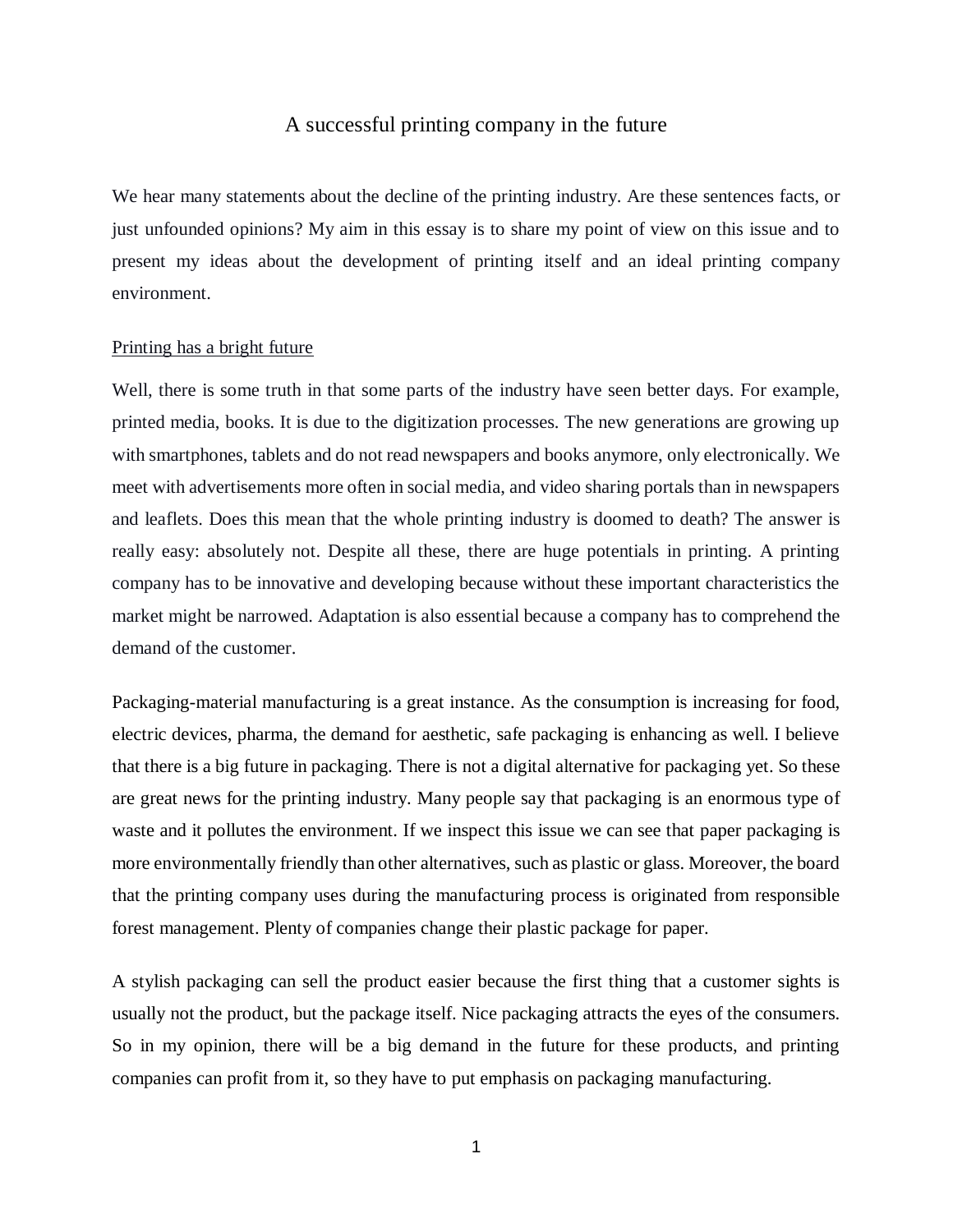It is also important to convince young people that there is a great career chance in the printing industry. The workers' average age in the printing industry is between 40 and 50. I believe that it would be a great way to endear the printing industry with young people by organising open days at the factory or making roadshows in the primary schools, high schools, universities. Start printer courses at local secondary schools are a great idea as well. From my point of view dual education is also a good method to let young people know that the printing industry can hold excitement. This is a personal experience because I also take part in dual education at STI Petőfi Printing Company in Kecskemét, Hungary.

#### The ideal working environment

I think it is quite important to have a good leader. A good leader is trustworthy, professionally appropriate, supportive, and gives feedback about the work of his/her employees. A great relationship between the workers and the leader can result in a relaxed atmosphere.

It might be evident, but I want to mention that the working environment must be safe and not harmful for the health.

In my belief, a job becomes exciting if there is a challenge in it. But only if someone has enough ability to cope well with these challenges. If the challenge is bigger than the ability, then the work is going to be stressful for the worker. I think in an ideal company there is a chance for the workers to improve themselves with training or other kinds of educations and the company has to support them.

Furthermore, the bond between the colleagues has to be strong. They have to know each other well and have to operate efficiently as a team. They can strengthen their bond with common free-time activities, such as watching together sports coverages or have a trip in the nature. They could organize team-building training such as bowling, billiards, or playing soccer on weekends. These things can deepen their relationships with each other.

The company must publish its aims towards the employees and help them to identify with these goals and synchronize them with their targets. The management has to constitute rational rules thus there will be a joint value system in the workers. Without rules the chaos is inevitable.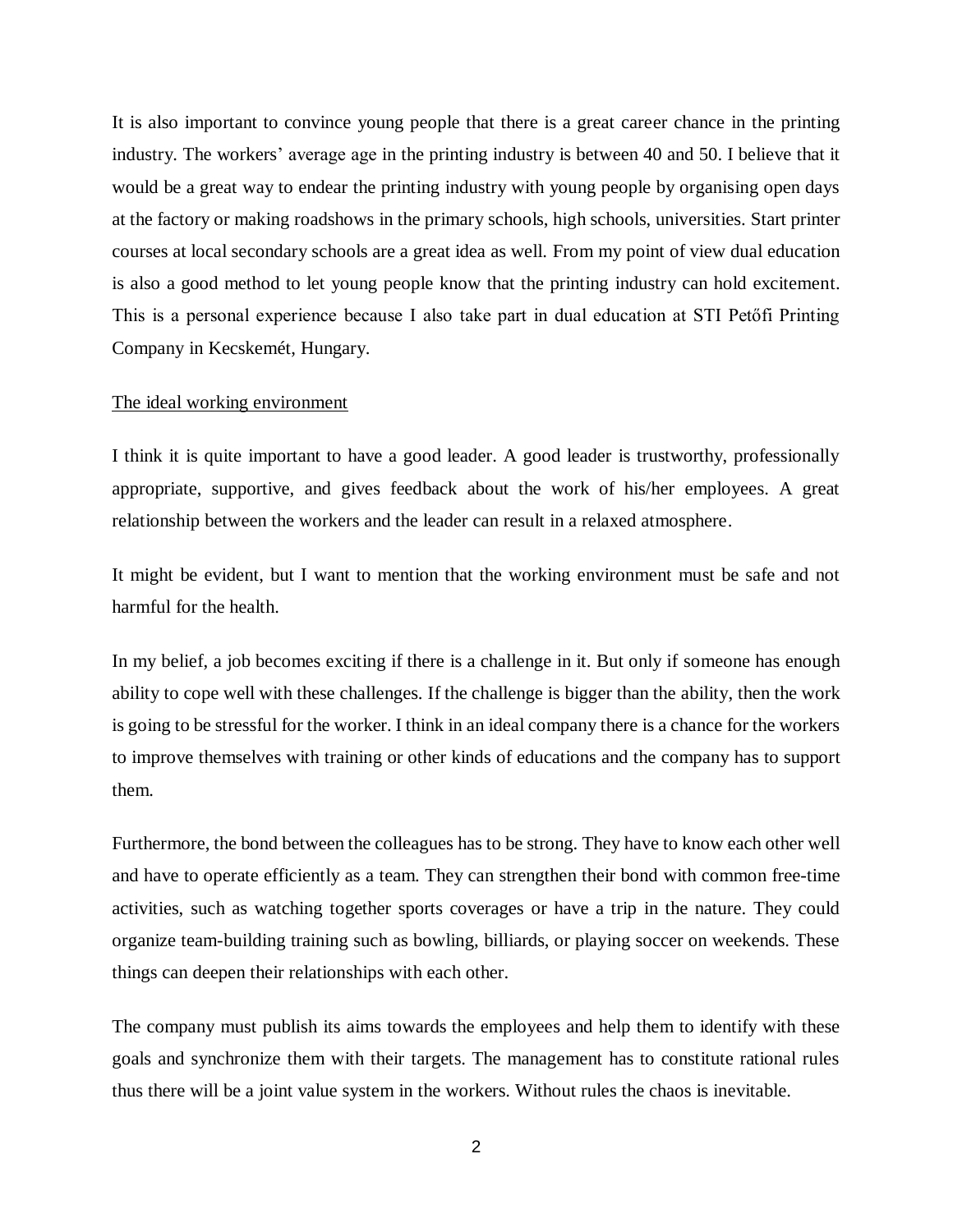In my opinion, the satisfaction of the workers is a substantial viewpoint and a company can measure it with several methods for example questionnaires or tests.

An ideal printing company respects its employees and involvesthem in the improvement processes for instance with idea boxes. It can also reward the developmental efforts of the colleagues.

### Vision in manufacturing

Certainly, everyone has heard about Industry 4.0. This industrial revolution takes place nowadays. In my opinion, this process will influence every industry to involve the printing industry as well. The fourth technological revolution is about cyber-physichal systems, real-time data, augmented reality in the manufacturing and traceability technologies, integrated real-time planning and implementation in supply chains. A high degree of automation helps make the work effortless for operators. There are fairly modern ways for material handling for example MiR100. This robot can move 1000 kg easily, plan and replan its route and open the doors or calls the elevator by itself. So this device can pick up and transport the printed sheets from the offset machine to the diecutting machine. Another great instance is the Agilox. It can lifts up and carry pallets without human intervention. It can usable after the last station of the process in our case in the glue workshop to take out the finished and boxed productions to the warehouse.<sup>1</sup>

# The role of logistics in the future

From my point of view in the future, the competition will be between supply chains rather than companies. Then, there will be a huge emphasis on close partnerships among the suppliers, companies, and customers that will be based on trust. If the parts of the supply chain can collaborate for a long time each part of the system manage to reach these substantial goals: shorter lead time and order fulfillment time, lower purchasing and operation costs, higher efficiency, better insight into the needs of the consumer. If a printing company wants to be successful these days they have to pay a big attention to customer service. It can be a huge source of competitive advantage. Moreover, they have to make every single operation as easy as possible, recognize and aim to eliminate each and everyone's wastes in all of the process. They are supposed to increase

<sup>&</sup>lt;sup>1</sup> Link of the source: http://gyartastrend.hu/robotech/cikk/anyagmozgatas\_robotokkal